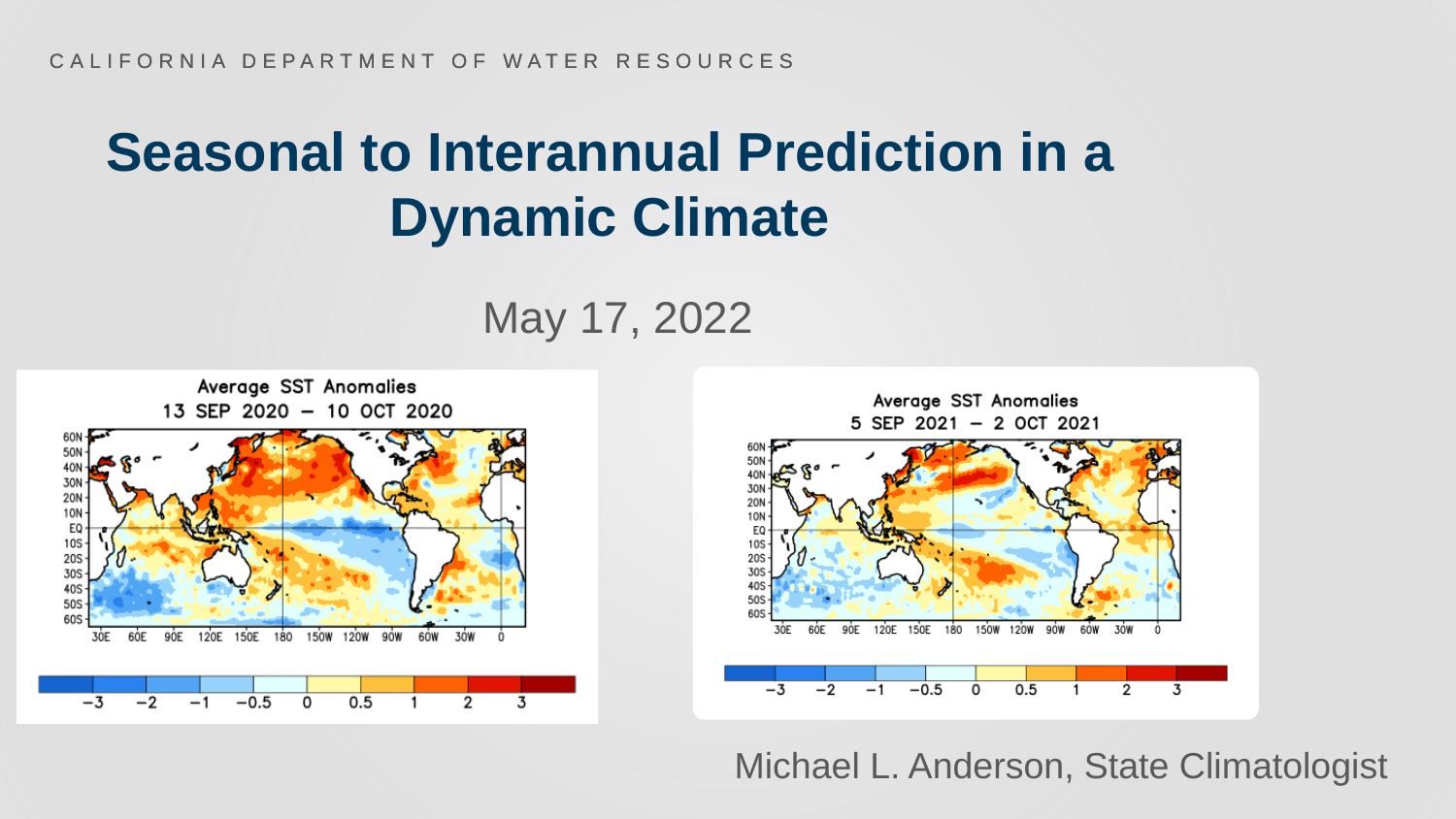## **Talk Overview**

- Seasonal prediction with average and increasing variability
- Geophysical processes and interactions influencing seasonal prediction
- A framework for forecasting from weather to climate and from climate to weather
- To Do List

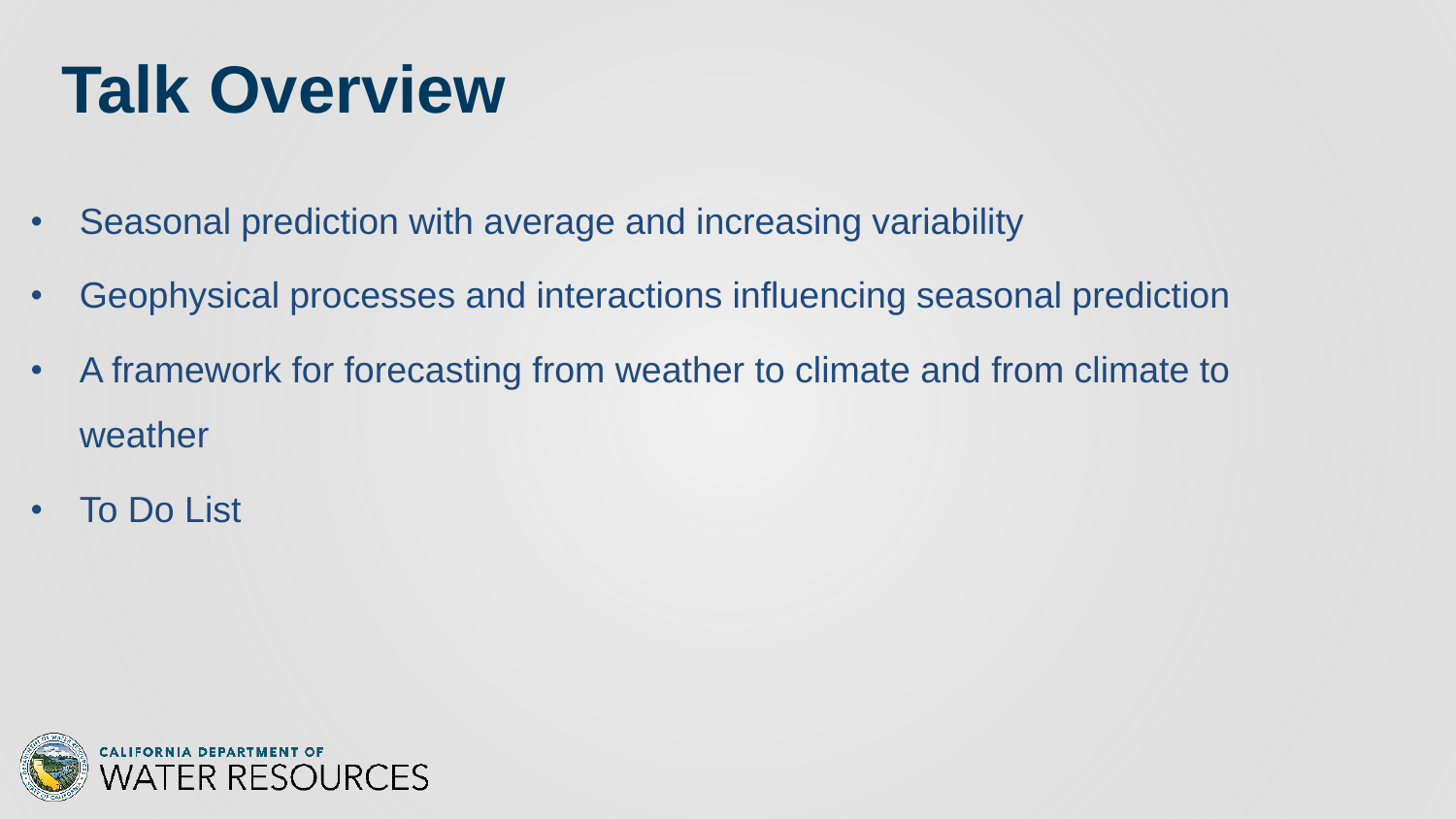### **CA Temperature and Precipitation Dynamic Climate Perspective**





ER RESOURCES

*Annual Average Temperature (deg F)*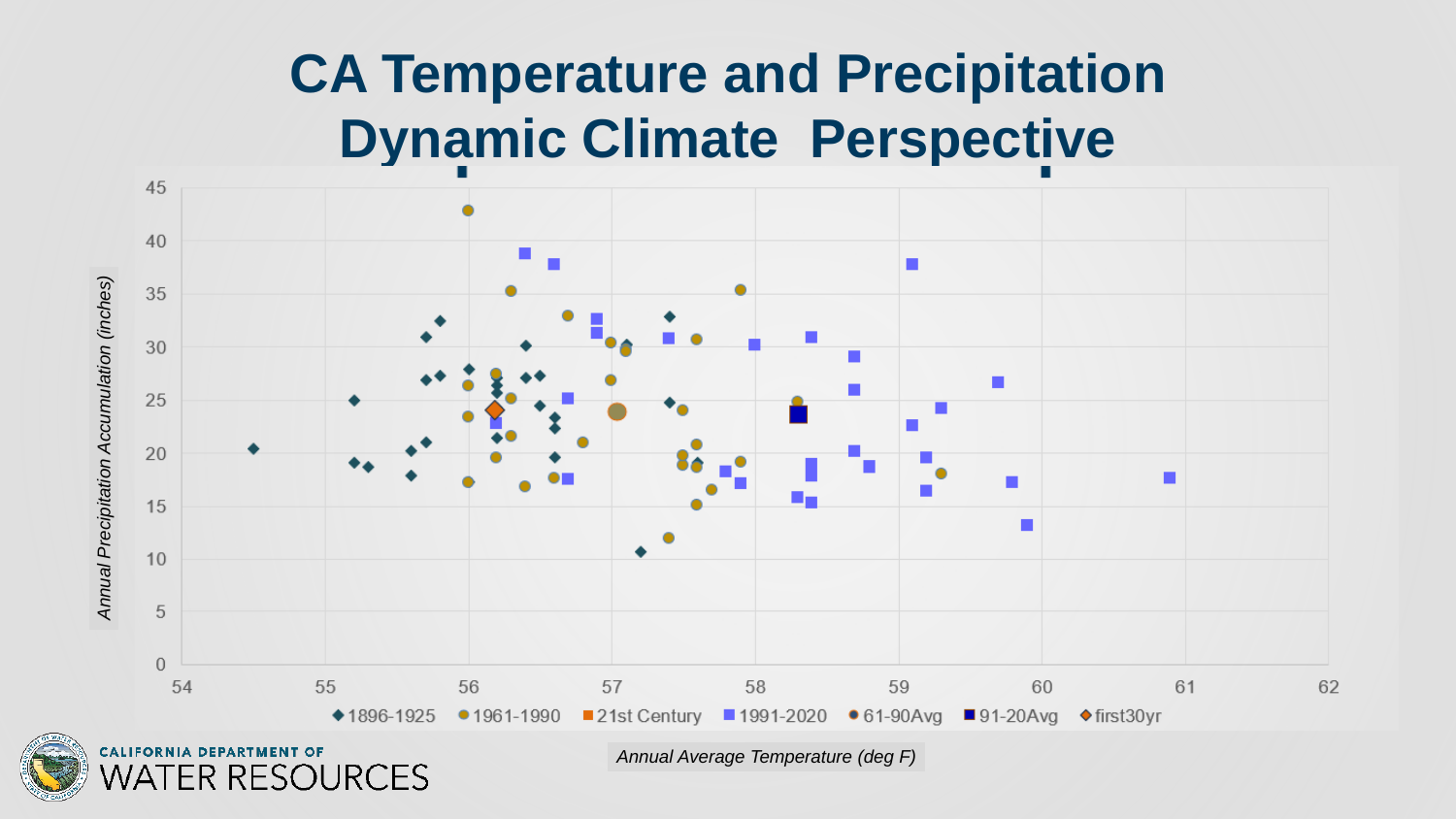#### Gray – within middle 80% of distribution Dark Gray – middle third of the distribution





**CALIFORNIA DEPARTMENT OF** ER RESOURCES

Precipitation to Runoff to Atmospheric Demand

## Need: S2S prediction to note anomaly, extreme,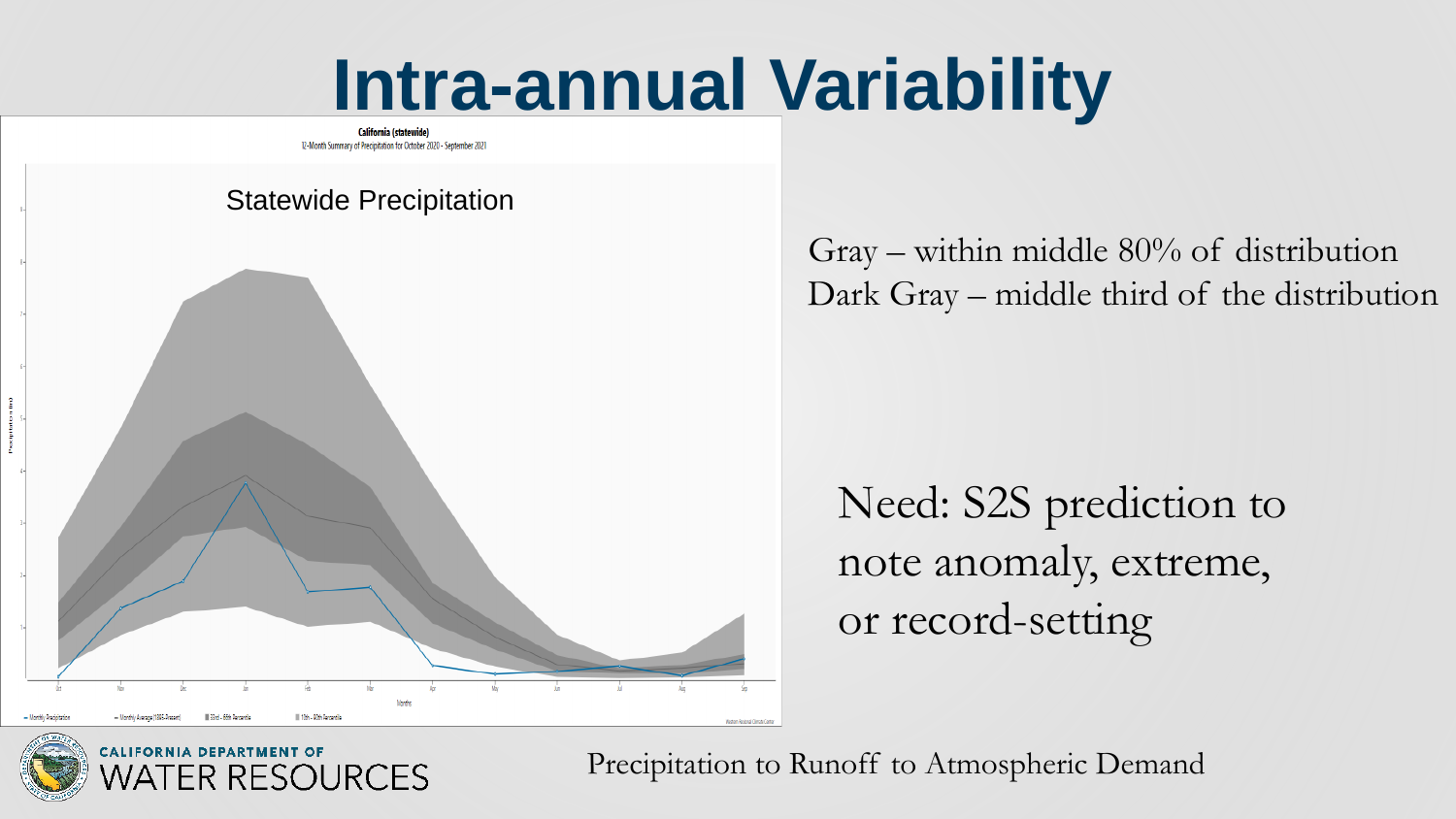## **From Extreme to Common**





Water Year (October to September)



**ER RESOURCES** 

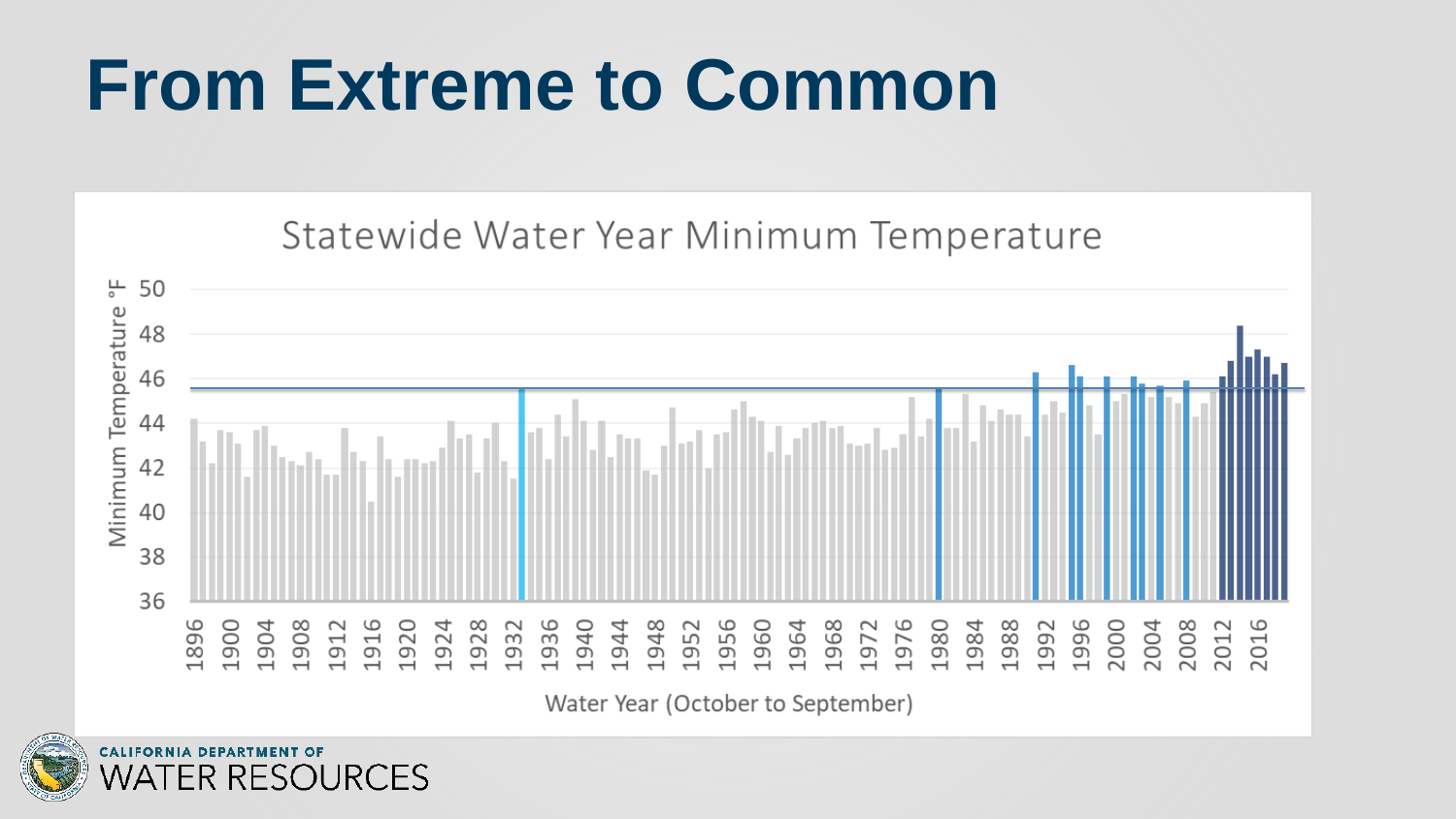#### **Key Phenomena Affecting California Water Supply/Flooding:**



Polar Processes

**The alignment of key physical processes operating and interacting on different space and time scales that will change with climate change impact the timing, pace and scale of atmospheric river events.**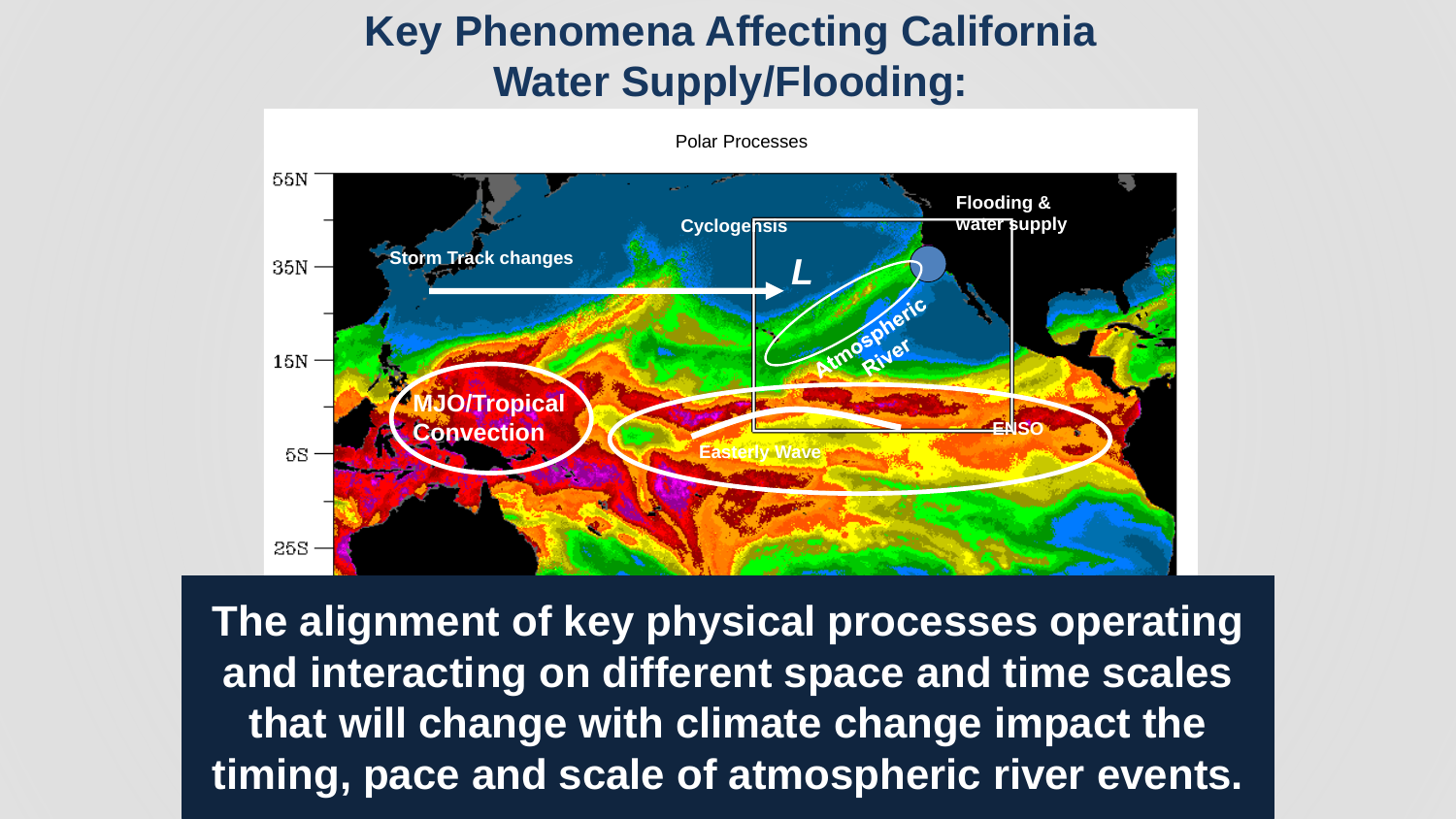## **Forecasting the Water Year**

- Fall (October/November)
	- Precipitation Onset
	- Temperature Anomaly, Extreme or Record
	- Soil Moisture State with Snowpack Initiation
- Winter

(December/January/February)

- Wet/Dry
- Notable Anomalies

ER RESOURCES

- Spring (March/April/May)
	- Late-Season Bailout or Early Shutoff?
	- Peak Snowpack Timing and Magnitude
- Summer (June/July/August/September)
	- Drying Pace and Scale
	- Heat Events
	- Tropical Activity
- Multi-Year Prediction What about next year?

Climate Change: How much different will the next decade be?

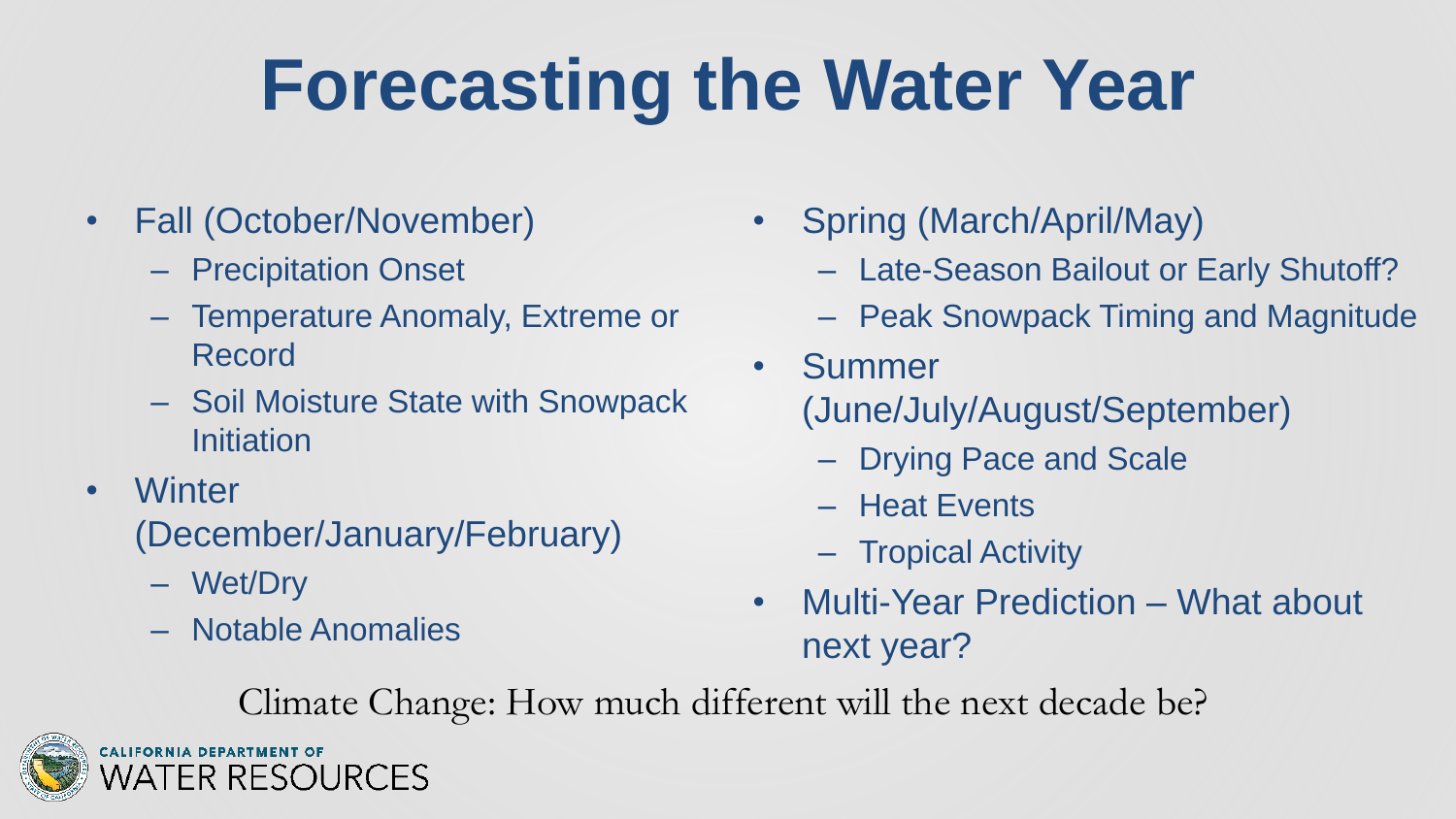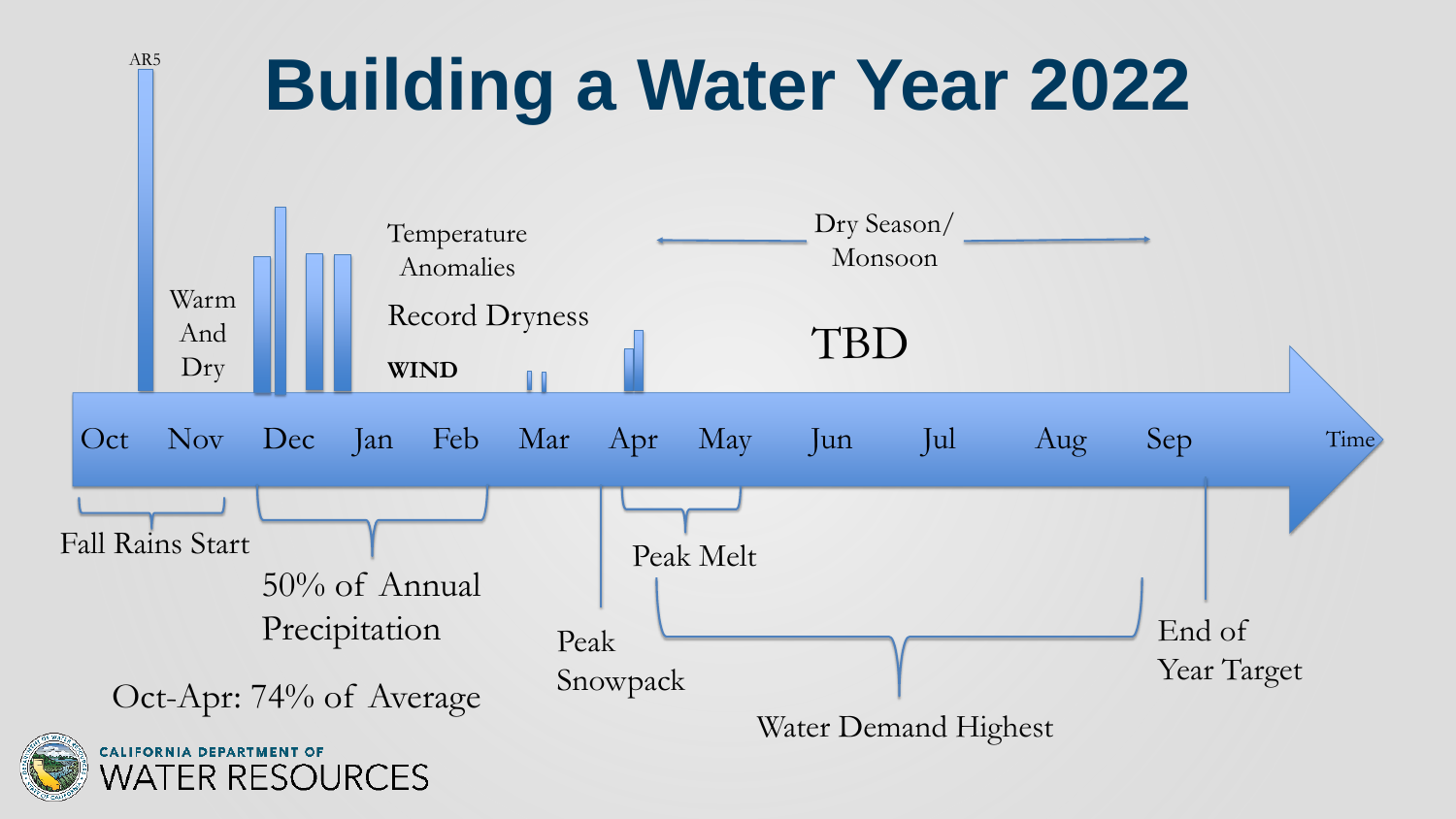#### **Water Year 2021 Landfalling Atmospheric Rivers: Through August**



nter for Western Weather and Water Extremes

#### \*Arrows are placed on the map where each AR was strongest over the coast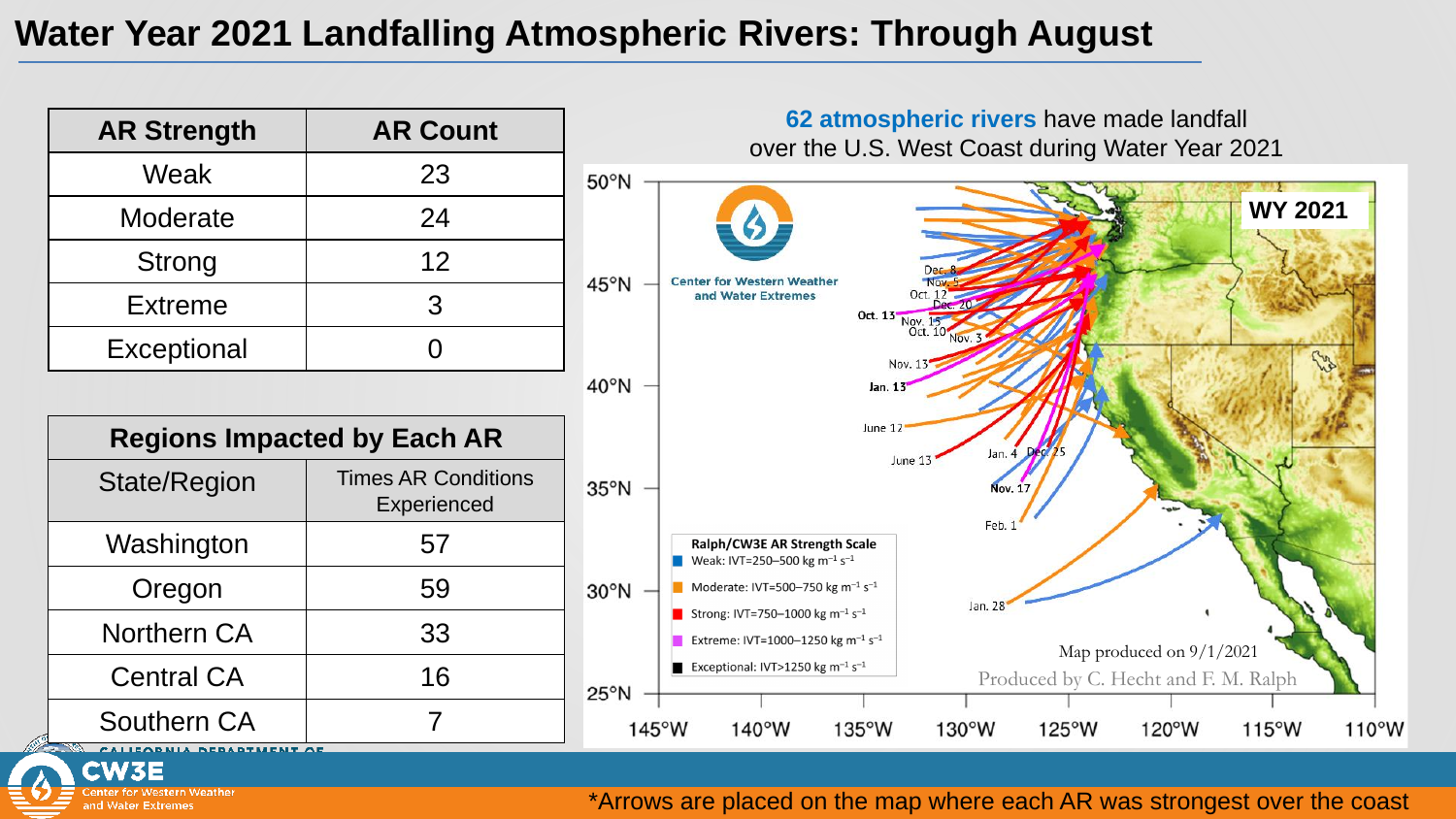### Real-Time Water Management







#### Managed Volume Capability Resilience Metric: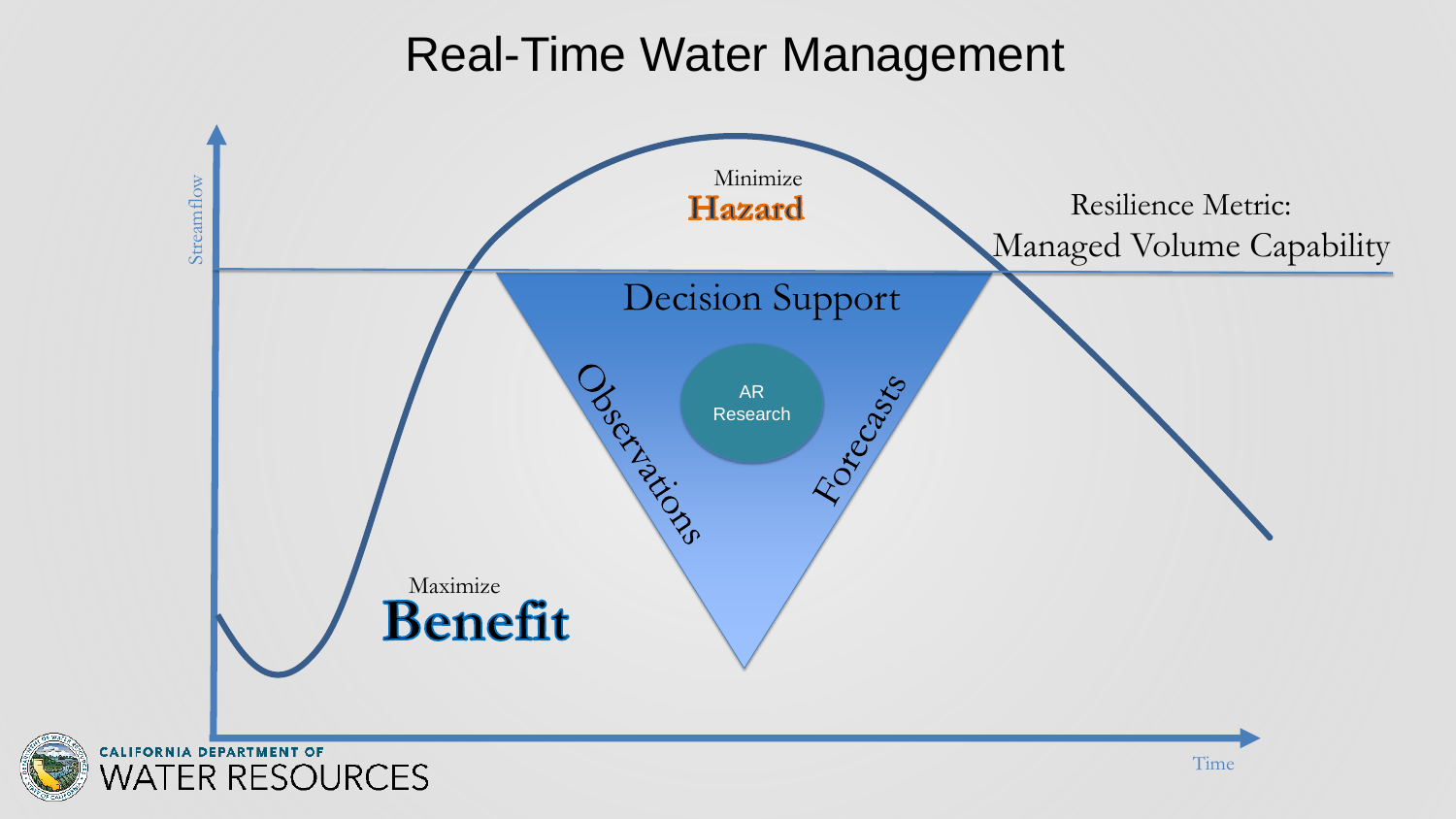# **Forecasting the Water Year**

- Fall (October/November) – Precipitation Onset – Temperature Anomaly – Soil Moisture State with Snowpack Initiation • Winter (December/January/February) – Wet/Dry – Notable Anomalies
- Spring (March/April/May)
	- Late-Season Bailout or Early Shutoff?
	- Peak Snowpack Timing and Magnitude
	- Summer (June/July/August/September)
		- Drying Pace and Scale
		- Heat Events
		- Tropical Activity
	- Multi-Year Prediction What about next year?

Climate Change: How much different will the next decade be?



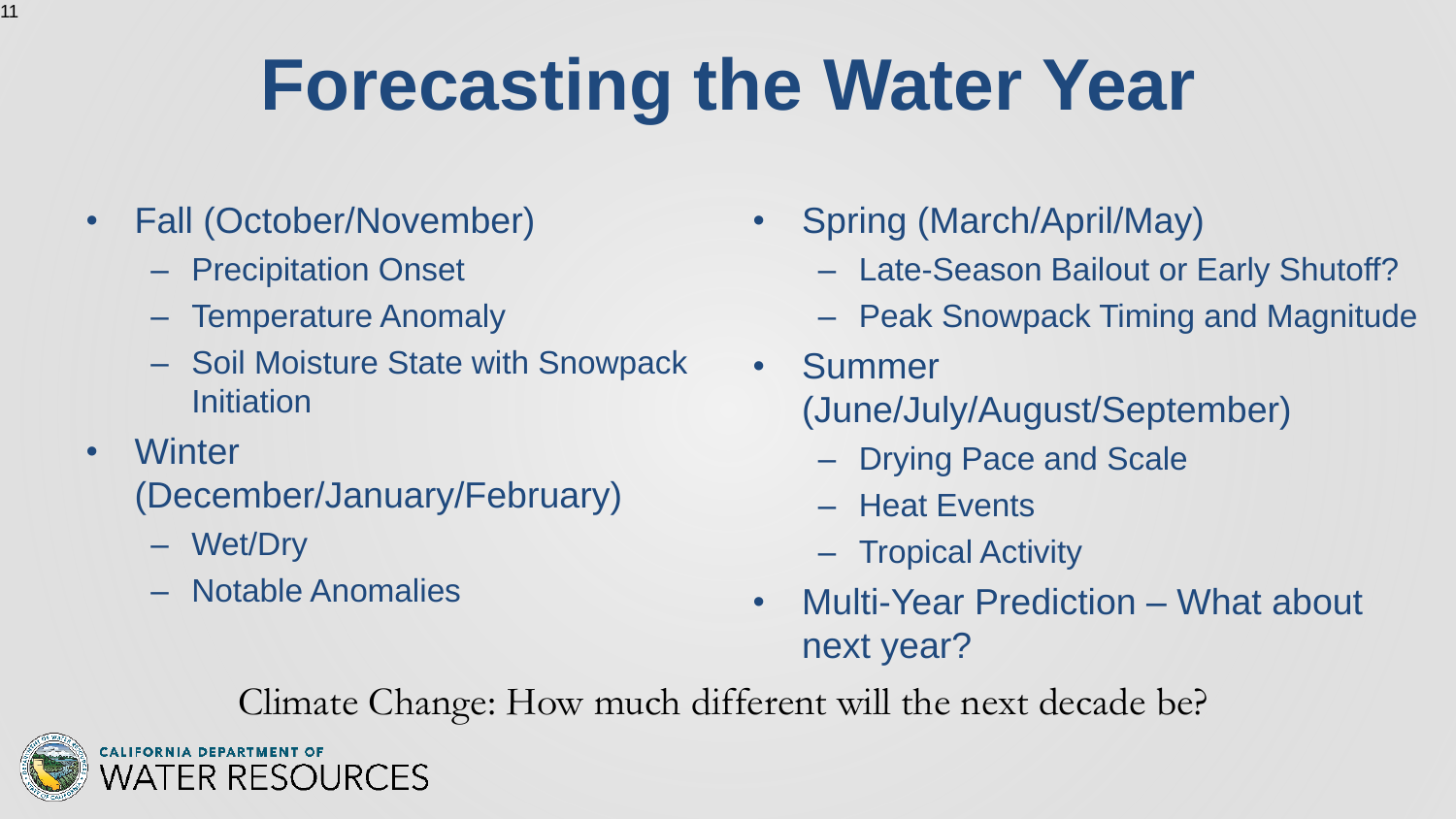# **Final Thoughts**

- Need to connect climate and weather for effective seasonal to multi-year forecasting
- Need global ocean prediction to improve longer leads in forecasting (heat content important)
- Need sector specific decision support products that may be downstream from NOAA predictions